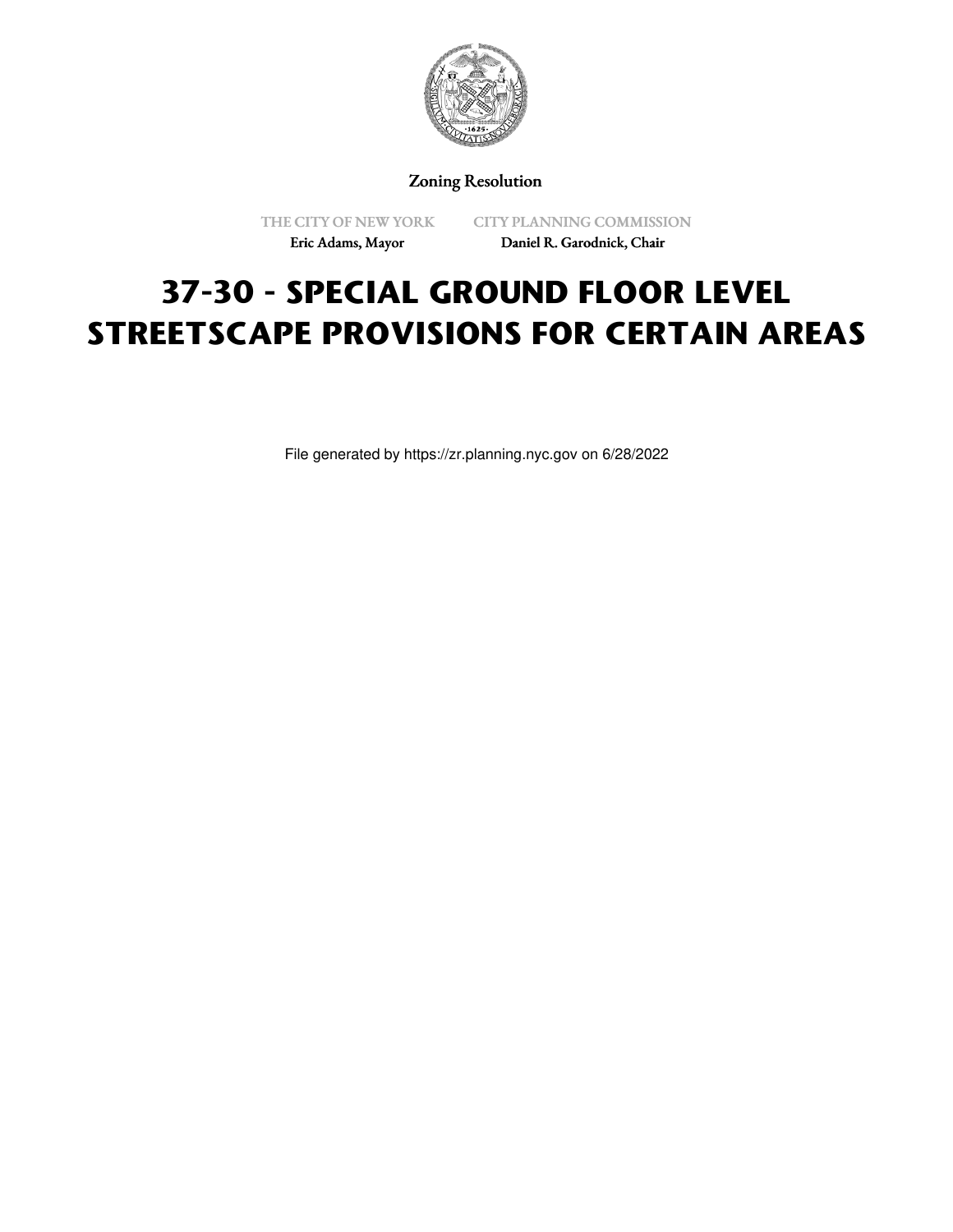## **37-30 - SPECIAL GROUND FLOOR LEVEL STREETSCAPE PROVISIONS FOR CERTAIN AREAS**

LAST AMENDED 10/17/2007

## **37-31 - Applicability**

LAST AMENDED 5/12/2021

Section 37-30, inclusive, specifies #ground floor level# requirements that establish consistent standards for a minimum depth for certain #uses#, a maximum width for certain #uses#, minimum transparency requirements, and parking wrap and screening requirements, and minimum requirements for blank walls that apply in conjunction with requirements set forth for certain #Commercial Districts# in the supplemental #use# provisions of Section 32-40, inclusive, for #Quality Housing buildings# in certain #Commercial Districts# subject to supplemental provisions for #qualifying ground floors#; for certain #Manufacturing Districts# in Section 42-485 (Streetscape provisions); for #zoning lots# subject to the off-street parking regulations in the #Manhattan Core# in Article I, Chapter 3; for #zoning lots# subject to the special provisions for waterfront areas and, FRESH food stores, and #flood zones# in Article VI, Chapters 2 and, 3, and 4 respectively; and for #zoning lots# subject to the provisions of certain Special Purpose Districts.

However, the ground floor depth requirements for certain #uses# and minimum transparency requirements of Sections 37-32 and 37-34, respectively, shall not apply to:

- (a) #zoning lots# in #Commercial Districts# with a #lot width# of less than 20 feet, as measured along the #street line#, provided such #zoning lots# existed on March 22, 2016, and on the date of application for a building permit; or
- (b) any #community facility building# used exclusively for either a #school#, as listed in Use Group 3, or a house of worship, as listed in Use Group 4.

#### **37-311 - Definitions**

#### LAST AMENDED3/22/2016

The following definitions shall apply throughout Section 37-30 (SPECIAL GROUND FLOOR LEVEL STREETSCAPE PROVISIONS FOR CERTAIN AREAS), inclusive.

#### Ground floor level

For the purposes of Section 37-30, inclusive, the "ground floor level" shall refer to a #building's# lowest #story#.

#### Primary street frontage

For the purposes of Section 37-30, inclusive, a "primary street frontage" shall be the portion of the #ground floor level# #street# frontage along any of the following:

- (a) a #wide street#;
- (b) a narrow #street# where a #Commercial District# is mapped along an entire #block# frontage; or
- (c) a #narrow street# within 50 feet of a #wide street#.

#### Secondary street frontage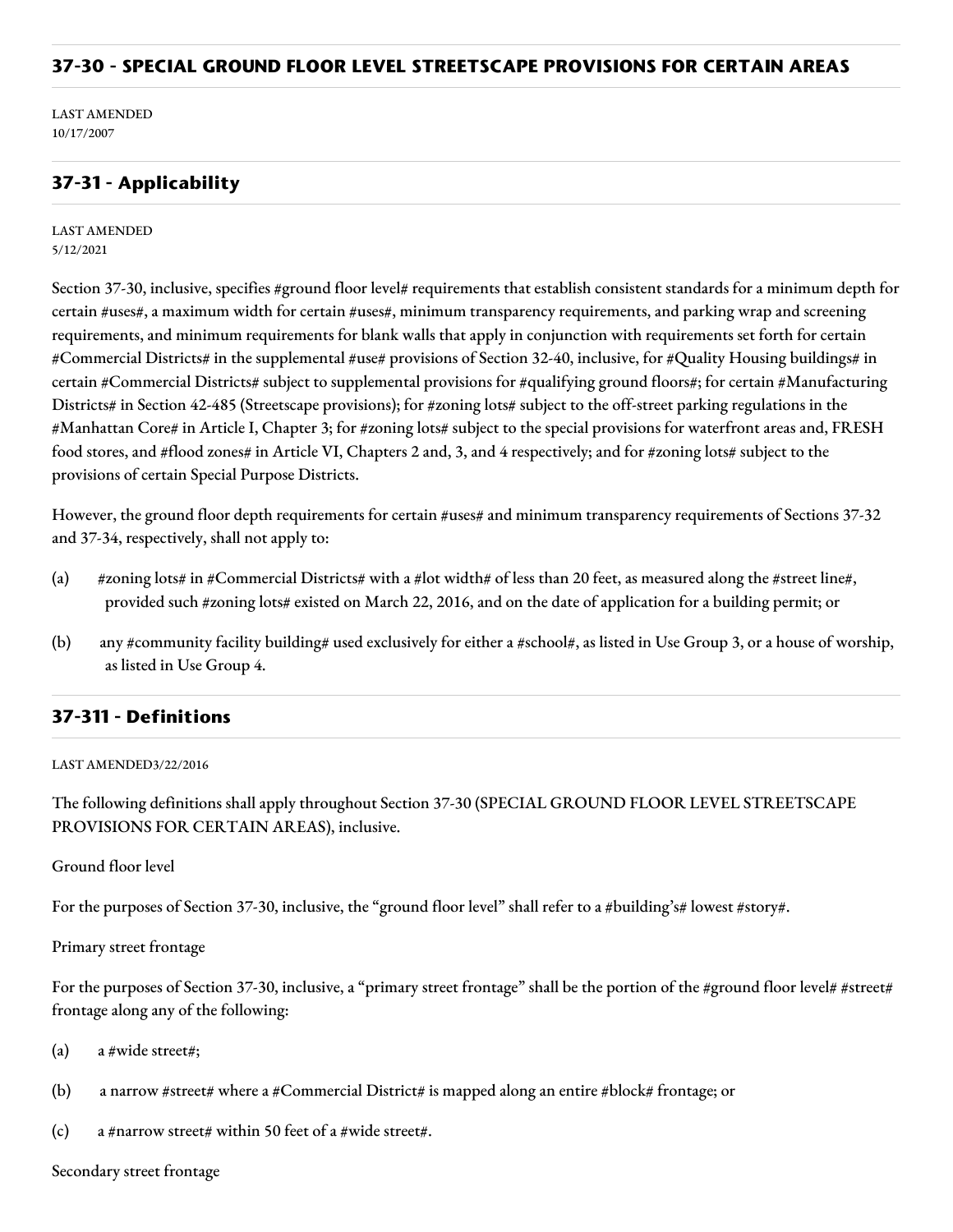For the purposes of Section 37-30, inclusive, a "secondary street frontage" shall be a #ground floor level# #street# frontage, or portion thereof, subject to the provisions of Section 37-30, inclusive, that is not a #primary street frontage#.

# **37-32 - Ground Floor Depth Requirements for Certain Uses**

LAST AMENDED 2/2/2011

The minimum depth for required ground floor non-#residential uses#, as applicable, shall be as set forth in this Section, except as set forth in Section 37-31 (Applicability).

Required #ground floor level# non-#residential uses# along a #primary street frontage# or a designated retail street specified in a Special Purpose District, as applicable, shall have a minimum depth of 30 feet, as measured perpendicular to the #ground floor level# #street wall#. However, such minimum depth requirement may be reduced, to the minimum extent necessary, to accommodate vertical circulation cores or structural columns associated with upper #stories# of the #building#.

# **37-33 - Maximum Width of Certain Uses**

LAST AMENDED 2/2/2011

The maximum width of lobbies, entrances and exits to #accessory# off-street parking facilities, and entryways to subway stations is set forth in this Section.

- (a) Ground floor lobbies
	- (1) Type 1

Where Type 1 lobby provisions apply, lobbies accessing #uses# not permitted on the #ground floor level# shall be permitted, provided that the width of such lobbies, in total, does not exceed 25 percent of the #street wall# width of the #building# or more than 20 linear feet of #street wall# frontage on a #wide street# or 30 linear feet on a #narrow street#, whichever is less. However, the width of such lobbies need not be less than 10 feet.

(2) Type 2

Where Type 2 lobby provisions apply, lobbies accessing #uses# not permitted on the #ground floor level# shall be permitted, provided that the width of such lobbies, in total, does not exceed 25 percent of the #street wall# width of the #building# or more than 40 linear feet of #street wall#, whichever is less. However, the width of such lobbies need not be less than 20 feet.

(b) Entrances and exits to #accessory# parking facilities

Entrances and exits to #accessory# off-street parking facilities, where permitted on the #ground floor level#, or portion thereof, shall not exceed a #street wall# width equal to the sum of five feet plus the maximum curb cut width for the applicable district. Where no specified maximum curb cut width is set forth for the district, the curb cut regulations for #buildings# containing #residences# in R6 through R8 Districts with a letter suffix in paragraph (e) of Section 25-631 (Location and width of curb cuts in certain districts) shall be applied.

(c) Entryways to subway stations

Entryways to subway stations may be provided on the #ground floor level# of a #building# without restriction in #street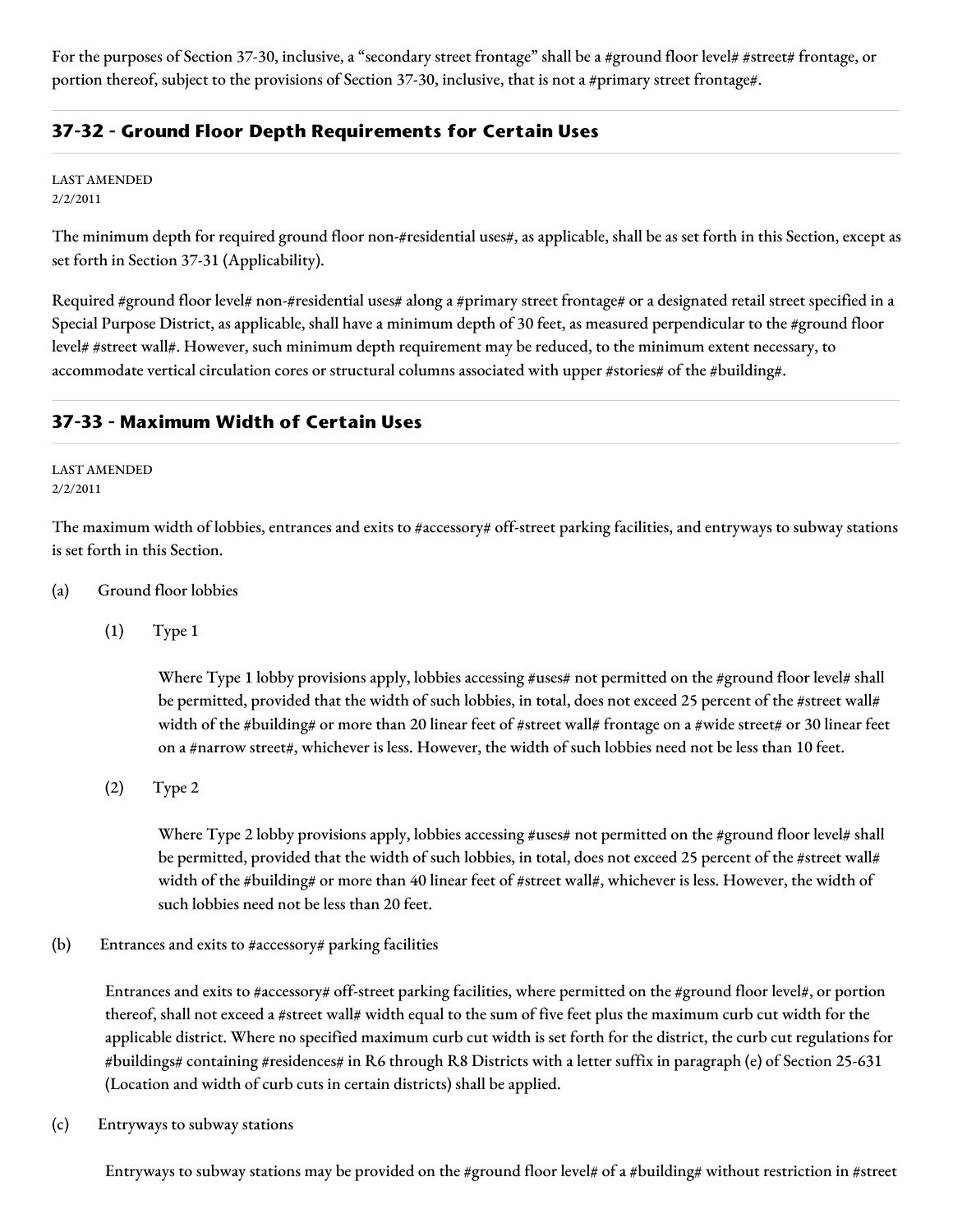# **37-34 - Minimum Transparency Requirements**

LAST AMENDED 2/2/2011

The #ground floor level# #street wall# along a #primary street frontage# or a designated retail street set forth in a Special Purpose District, as applicable, shall be glazed with transparent materials which may include #show windows#, transom windows or glazed portions of doors, except as set forth in Section 37-31 (Applicability).

Such transparent materials shall occupy at least 50 percent of the surface area of such #ground floor level# #street wall# between a height of two feet and 12 feet, or the height of the ground floor ceiling, whichever is higher, as measured from the adjoining sidewalk. Transparent materials provided to satisfy such 50 percent requirement shall not begin higher than 2 feet, 6 inches, above the level of the adjoining sidewalk, with the exception of transom windows, or portions of windows separated by mullions or other structural dividers, and shall have a minimum width of two feet. The maximum width of a portion of the #ground floor level# #street wall# without transparency shall not exceed 10 feet.

However, such transparency requirements shall not apply to portions of the #ground floor level# occupied by entrances or exits to #accessory# off-street parking facilities and #public parking garages#, where permitted, entryways to required loading berths, where permitted, entryways to subway stations, as applicable, or doors accessing emergency egress stairwells and passageways.

# **37-35 - Parking Wrap and Screening Requirements**

LAST AMENDED 2/2/2011

All #accessory# off-street parking spaces on the #ground floor level# of a #building# shall be wrapped by #floor area# in accordance with paragraph (a) or, where applicable, screened in accordance with applicable provisions of paragraph (b) of this Section.

(a) Along #primary street frontages#

For #ground floor levels#, or portions thereof, fronting along a #primary street frontage# or a designated retail #street# set forth in a Special Purpose District, as applicable, any portion of an #accessory# off-street parking facility that is located above #curb level#, except for permitted entrances and exits, shall be located behind permitted #commercial#, #community facility# or #residential# #floor area# so that no portion of such facility is visible from adjacent public sidewalks or publicly accessible areas. Such #floor area# shall have a minimum depth of 30 feet, as measured perpendicular to the #street wall# of the #building#.

(b) Along #secondary street frontages#

For #ground floor levels#, or portions thereof, fronting along a #secondary street frontage# or 50 feet beyond a designated retail #street# set forth in a Special Purpose District, as applicable, off-street parking facilities, or portions thereof, may either be wrapped by #floor area# in accordance with paragraph (a) of this Section, or shall be subject to the following design requirements:

- (1) any non-horizontal parking deck structures shall not be visible from the exterior of the #building# in elevation view;
- (2) opaque materials shall be located on the exterior  $\#$ building  $\#$  wall between the bottom of the floor of each parking deck and no less than three feet above such deck; and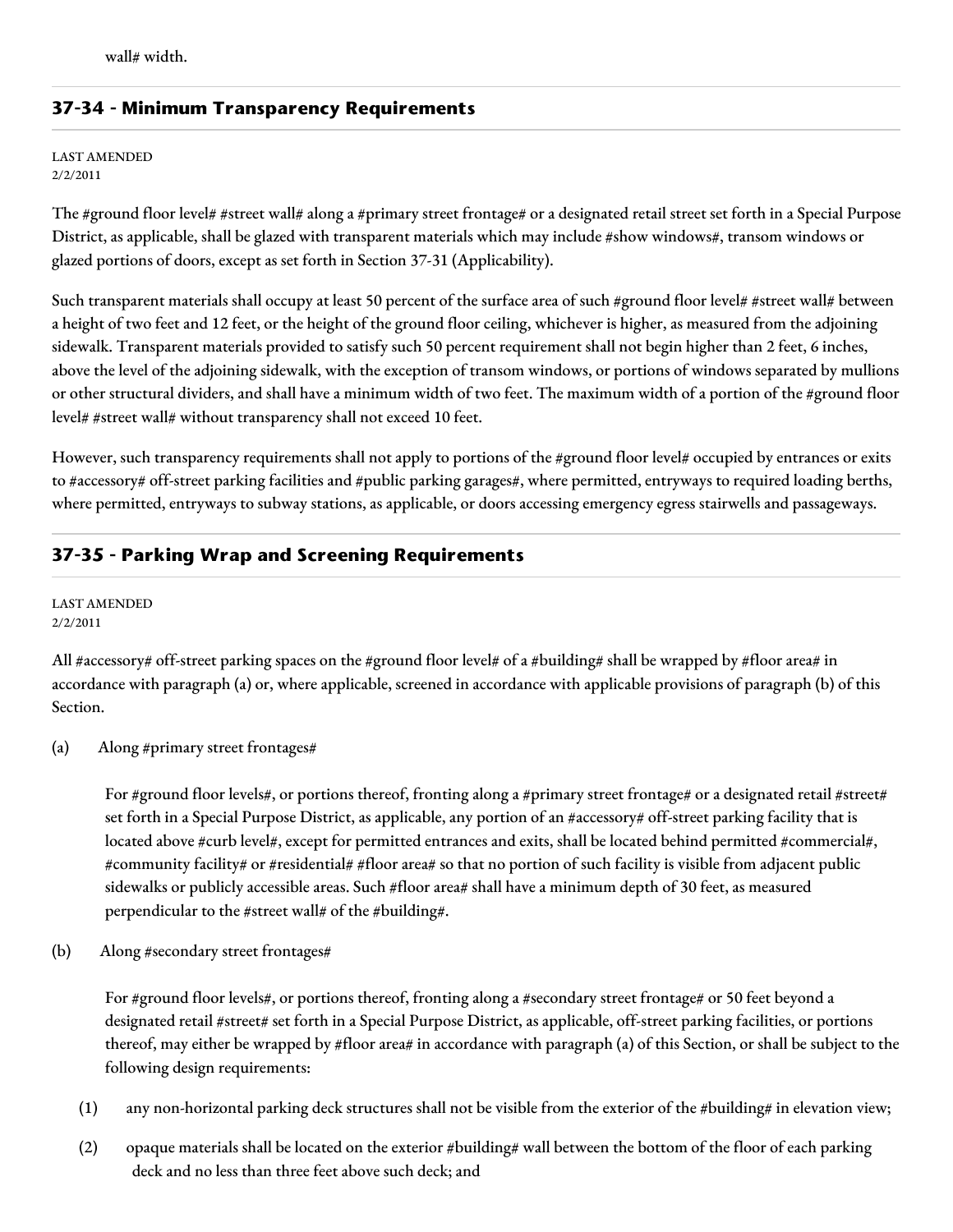(3) a total of at least 50 percent of such exterior #building# wall, or portion thereof, with adjacent parking spaces shall consist of opaque materials which may include permitted #signs#, graphic or sculptural art, decorative screening or latticework, or living plant material.

## **37-36 - Special Requirements for Blank Walls**

LAST AMENDED 5/12/2021

Where visual mitigation elements are required on a blank wall along the #ground floor level# #street wall# in accordance with other streetscape provisions in this Resolution, such blank wall shall be covered by one or more of the following mitigation elements set forth in this Section.

# **37-361 - Blank wall thresholds**

LAST AMENDED 5/12/2021

The height and width of blank walls and the applicable percent coverage of mitigation elements are set forth in this Section. Blank wall surfaces shall be calculated on the #ground floor level# #street wall# except in the #flood zone#, blank wall surfaces shall be calculated between the level of the adjoining sidewalk and the level of the #first story above the flood elevation# as defined in Section 64-11(Definitions).

The different types of blank walls are established below and the type of blank wall that applies is determined by the provisions of each applicable Section.

#### (a) Type 1

Where Type 1 blank wall provisions apply, a "blank wall" shall be a #street wall#, or portions thereof, where no transparent materials or entrances or exits are provided below a height of four feet above the level of the adjoining sidewalk, or grade, as applicable, for a continuous width of at least 50 feet.

For such blank walls, at least 70 percent of the surface or linear footage of the blank wall, as applicable, shall be covered by one or more of the options described in Section 37-362 (Mitigation elements).

The maximum width of a portion of such blank wall without visual mitigation elements shall not exceed 10 feet. In addition, where such blank wall exceeds a #street wall# width of 50 feet, such rules shall be applied separately for each 50-foot interval.

#### (b) Type 2

Where Type 2 blank wall provisions apply, a "blank wall" shall be a #street wall#, or portions thereof, where no transparent materials or entrances or exits are provided below a height of four feet above the level of the adjoining sidewalk, or grade, as applicable, for a continuous width of at least 25 feet.

For such blank walls, at least 70 percent of the surface or linear footage of the blank wall, as applicable, shall be covered by one or more of the options described in Section 37-362. In addition, where such blank wall exceeds a #street wall# width of 50 feet, such rules shall be applied separately for each 50-foot interval.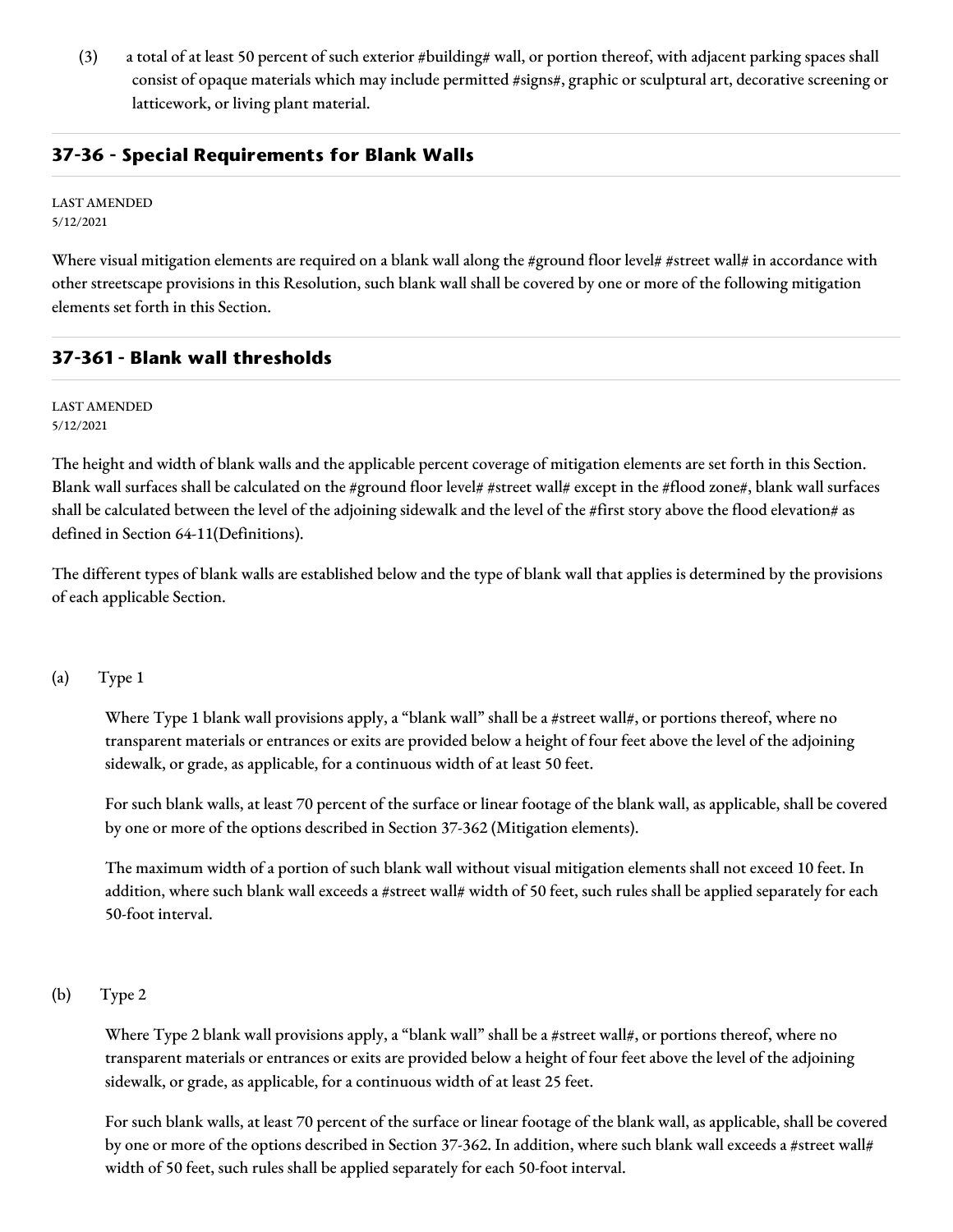(c) Type 3 or Type 4

Where Type 3 or Type 4 blank wall provisions apply, a "blank wall" shall be a #street wall#, or portions thereof, where no transparent materials or entrances or exits are provided below a height of four feet above the level of the adjoining sidewalk, or grade, as applicable, for a continuous width of at least 15 feet for Type 3 or for a continuous width of at least five feet for Type 4.

For such blank walls, at least 70 percent of the surface or linear footage of the blank wall, as applicable, shall be covered by one or more of the options described in Section 37-362. In addition, where such blank wall exceeds a #street wall# width of 25 feet, such rules shall be applied separately for each 25-foot interval.

## **37-362 - Mitigation elements**

LAST AMENDED 5/12/2021

The following mitigation elements shall be provided on the #zoning lot#, except where such elements are permitted within the #street# under other applicable laws or regulations.

#### (a) Surface treatment

Where utilized as a visual mitigation element the following shall apply:

(1) Wall treatment

Wall treatment, in the form of permitted #signs#, graphic or sculptural art, decorative screening or latticework, or living plant material shall be provided along the #street wall#. Each linear foot of wall treatment shall constitute one linear foot of the mitigation requirement.

(2) Surface texture

Surface texture that recesses or projects a minimum of one inch from the remaining surface of the #street wall# shall be provided. The height or width of any individual area that recesses or projects shall not be greater than 18 inches. Each linear foot of wall treatment shall constitute one linear foot of the mitigation requirement.

(b) Linear treatment

Where utilized as a visual mitigation element the following shall apply:

(1) Planting

Planting, in the form of any combination of perennials, annual flowers, decorative grasses or shrubs, shall be provided in planting beds, raised planting beds or planter boxes in front of the #street wall#. Each foot in width of a planting bed, raised planting bed or planter box, as measured parallel to the #street wall#, shall satisfy one linear foot of the mitigation requirement. Such planting bed, or planter boxes shall extend to a depth of at least three feet, inclusive of any structure containing the planted material. Any individual planted area, including planters spaced not more than one foot apart, shall have a width of at least five feet.

(2) Benches

Fixed benches, with or without backs, shall be provided in front of the #street wall#. Unobstructed access shall